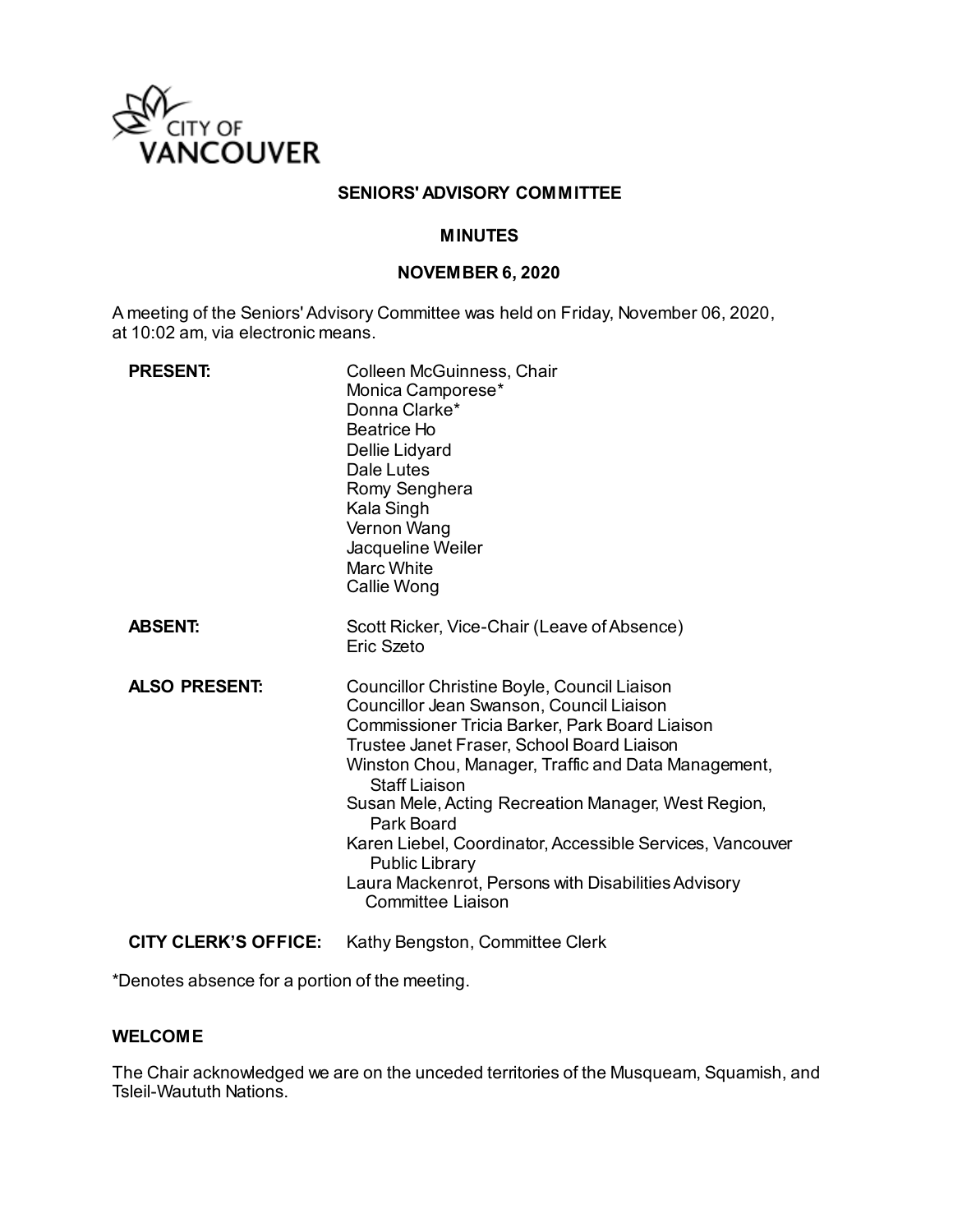### **Leave of Absence Requests**

MOVED by Beatrice Ho SECONDED by Dale Lutes

> THAT the Seniors' Advisory Committee approve a leave of absence for Scott Ricker for today's meeting.

CARRIED UNANIMOUSLY

### **Approval of Minutes**

MOVED by Beatrice Ho SECONDED by Dale Lutes

> THAT the Seniors' Advisory Committee approve the Minutes from the meeting of September 4, 2020, as circulated.

CARRIED UNANIMOUSLY (Monica Camporese absent for the vote)

MOVED by Vernon Wang SECONDED by Dellie Lidyard

> THAT the Seniors' Advisory Committee approve the Minutes from the special meeting of October 2, 2020, as circulated.

CARRIED UNANIMOUSLY (Monica Camporese absent for the vote)

### **1. Approval of Meeting Schedule**

MOVED by Dellie Lidyard SECONDED by Kala Singh

THAT the Seniors' Advisory Committee approve the 2021 meetings schedule below.

| <b>Month</b> | Day | <b>Time</b>      | <b>Meeting Type</b>    | Location                  |
|--------------|-----|------------------|------------------------|---------------------------|
| January      | 22  | 10 <sub>am</sub> | <b>Regular Meeting</b> | <b>WebEx Event Online</b> |
| February     | 19  | 10 <sub>am</sub> | <b>Working Session</b> | Online                    |
| <b>March</b> | 19  | 10 <sub>am</sub> | <b>Regular Meeting</b> | <b>WebEx Event Online</b> |
| April        | 16  | 10 <sub>am</sub> | <b>Working Session</b> | Online                    |
| May          | 21  | 10 <sub>am</sub> | <b>Regular Meeting</b> | <b>WebEx Event Online</b> |
| June         | 18  | 10 <sub>am</sub> | <b>Working Session</b> | Online                    |
| July         | 16  | 10 <sub>am</sub> | <b>Regular Meeting</b> | <b>WebEx Event Online</b> |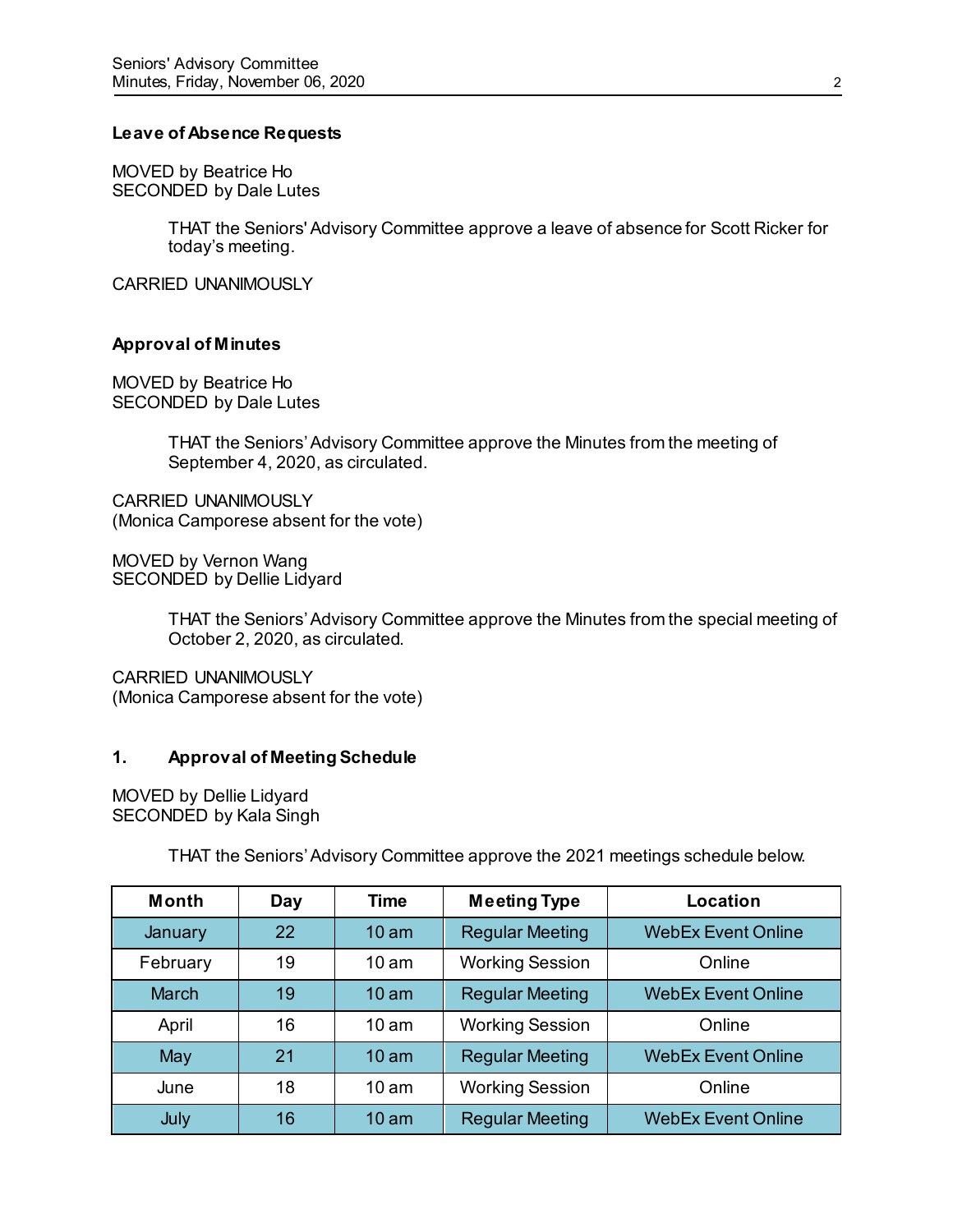| August    | 20 | $10 \text{ am}$  | <b>Working Session</b> | Online                    |
|-----------|----|------------------|------------------------|---------------------------|
| September | 17 | 10 <sub>am</sub> | <b>Regular Meeting</b> | <b>WebEx Event Online</b> |
| October   | 15 | $10 \text{ am}$  | <b>Working Session</b> | Online                    |
| November  | 19 | 10 <sub>am</sub> | <b>Regular Meeting</b> | <b>WebEx Event Online</b> |
| December  | 17 | 10 <sub>am</sub> | <b>Working Session</b> | Online                    |

All meetings take place on Fridays at 10:00 am. The Regular meetings will be clerked by the Committee Clerk for the public record.

CARRIED UNANIMOUSLY (Monica Camporese absent for the vote)

# **2. Elevator Update**

The Committee received and had an opportunity to respond to the update from Licensing and Community Standards staff regarding the lack of timely elevator repairs and replacements in the City of Vancouver. The Chair thanked staff for attending the meeting and providing information to the Committee.

## **3. Liaison Updates**

Councillor Jean Swanson, Council Liaison, provided brief updates on the following:

- Letter received from TransLink regarding the Bus Stop Rebalancing Program;
- The Climate Change Adaptation Strategy Council vote is scheduled for Tuesday, November, 17, 2020;
- The 2020 Budget is scheduled for December 1 and 8, 2020, which will be an opportunity for the public to speak;

Councillor Christine Boyle, Council Liaison, provided brief updates on the following:

- The Climate Change Adaptation Strategy Council date will have staff address equity concerns regarding advisory bodies;
- The 2020 Budget challenges include how to keep essential services for seniors;

Commissioner Tricia Barker, Park Board Liaison, provided brief updates on the following:

- The Park Board received an updated bathroom plan;
- The 2020 Budget is upcoming;
- Motion entitled, "Vancouver's Transportation Hierarchy Prioritizing Seniors and People with Disabilities", not approved.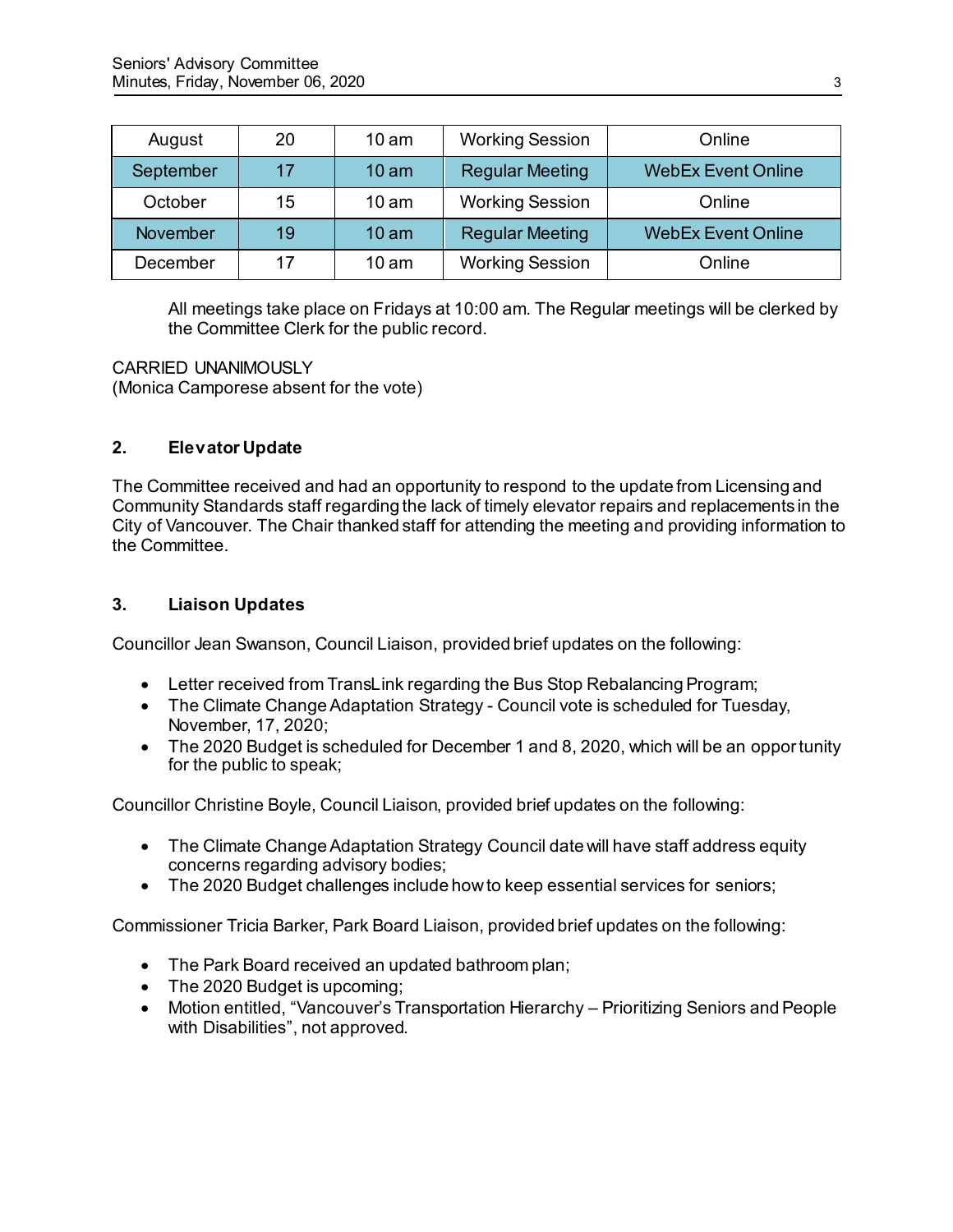Trustee Janet Fraser, School Board Liaison, provided updates on the following:

At the October board meeting the Vancouver School Board (VSB) passed motions in support of:

- Expediting the building of an elementary school in the Olympic Village;
- šx<sup>w</sup>wəq <sup>w</sup>əθət Crosstown Elementary Parent Advisory Council (PAC) requests to the City about traffic safety;
- Improvement of school grounds as concerns have been raised by the Strathcona PAC.

The VSB continues to work on updating the Long Range Facilities Plan with an approval timeline of January 2021. The Board approved a full day of anti-racism training for all employees and trustees and is moving forward the review of the role of the Vancouver Police Department and Royal Canadian Mounted Police in schools with a focus on feedback from students, families, employee groups, local First Nations, Black and Indigenous community members/groups.

Winston Chou, Manager, Traffic and Data Management, Staff Liaison, provided updates, including a rationalization for the Bus Stop Rebalancing Program, and will follow-up with staff at the Rapid Transit Office regarding the Broadway Subway Extension.

Susan Mele, Acting Recreation Manager, West Region, Park Board, advised that all community centres are opened, and have been carefully opening in phases, and may extend hours in the future. All community centres are operating at capacity currently.

Karen Liebel, Coordinator, Accessible Services, Vancouver Public Library (VPL), provided updates on the following library activities:

- Four library locations are open on Sundays, looking to increase hours across the city. All locations are open except Oakridge;
- Online programming is available for children and adults, and can be found on the VPL website;
- November is financial literacy month;
- Upcoming online course, "Protect Yourself from Frauds and Scams" on November 24;
- VPL will be ordering limited copies of the book, "The Future of Aging".

The Chair requested a VPL event list for circulation to members via email.

\* \* \* \* \*

*The Committee agreed to hear item 4(d), prior to item 4(a) of the Subcommittee Updates.* 

*For ease of reference, the minutes are recorded in chronological order.* 

\* \* \* \* \*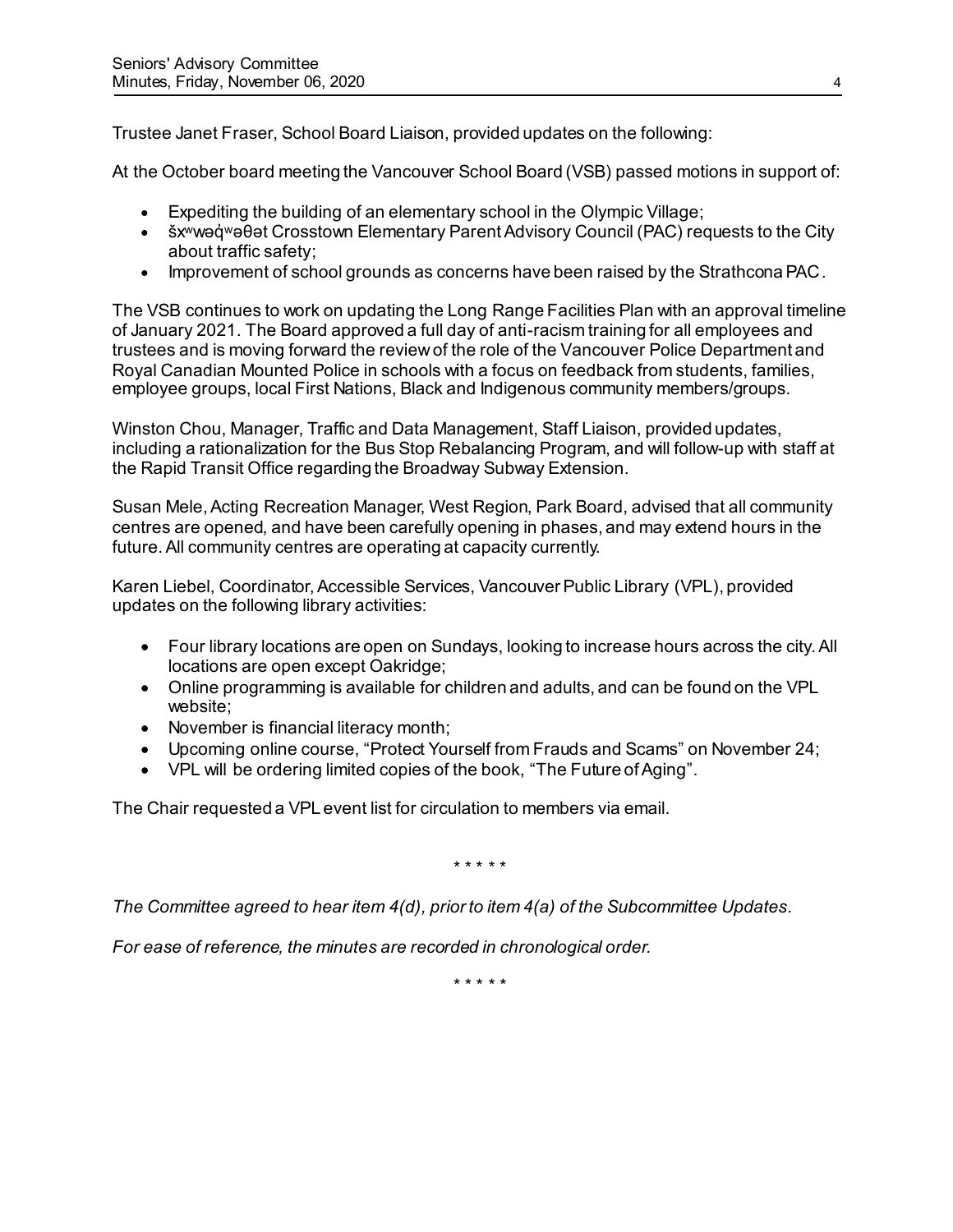## **4. Subcommittee Updates**

### **a) Persons with Disabilities**

MOVED by Marc White SECONDED by Jackie Weiler

#### WHEREAS

- 1. Many people with disabilities rely on plastic straws to safely consume beverages and nutrition;
- 2. Flexible plastic straws, individually wrapped in paper, meet the widest range of accessibility needs;
- 3. The Seniors' Advisory Committee and Persons with Disability Advisory Committee supported the plastic straw by-law  $(By$ -law 12618) enacted by Vancouver City Council, which came into effect on April 22, 2020;

### THEREFORE BE IT RESOLVED

THAT the Seniors' Advisory Committee (SAC) support the City of Vancouver's submission to the Government of Canada's discussion paper on plastics, released October 7, 2020, titled, *A proposed integrated management approach to plastic products to prevent waste and pollution.* Specifically, SAC supports the parts of the City's submission that speak to the need to ensure that a federal regulation to ban plastic straws includes a requirement to provide flexible plastic straws, individually wrapped in paper, upon request to people with accessibility needs:

- a. Why flexible plastic straws individually wrapped in paper meet the widest accessibility needs, and what these needs are.
- b. Why other types of straws are not accessible, and can even pose the risk of injury or death.
- c. Types of disabilities and medical conditions that may require people to rely on flexible plastic straws, individually-wrapped in paper.
- d. How the federal government could reflect the needs of people with disabilities within a plastic straw ban, specifically through regulation, education and outreach, and communicating its commitment to protect accessibility when mentioning a ban on plastic straws.
- e. The sections of the City of Vancouver's by-law that protect accessibility.

CARRIED UNANIMOUSLY (Callie Wong abstained from the vote)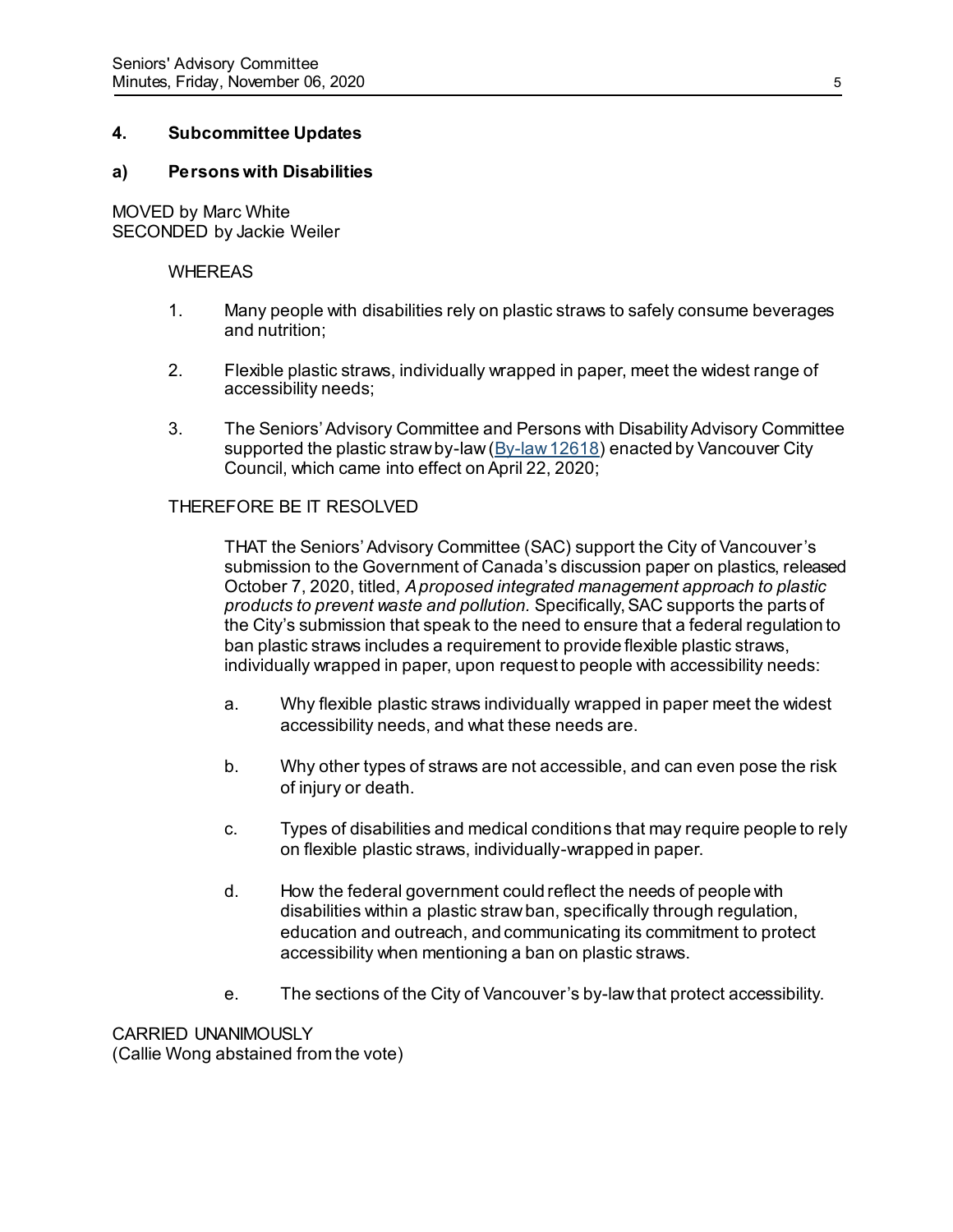# **b) Engagement**

Beatrice Ho informed the Committee that Digital Emergency Medicine UBC is launching an initiative for digital health literacy for seniors at home, and looking for volunteers. Beatrice will also be meeting with City staff on Tuesday, November 10, regarding accessibility issues with the City's website.

Jackie informed the Committee on the correct flu shot for seniors.

# **c) Housing**

MOVED by Marc White SECONDED by Dellie Lidyard

## WHEREAS

- 1. Over 40% of members of housing co-operatives are seniors, the Seniors'Advisory Committee (SAC) is deeply concerned about the current state of negotiations with the Co-op Housing Sector.
- 2. Since the release of the City of Vancouver's Co-op Housing Discussion Paper on January 28, 2020, not one single housing co-op has signed a lease based on the proposed options.
- 3. The Co-operative Housing Federation of British Columbia (CHFBC) after reviewing Options 1 and 2 using real data from 18 housing co-ops has found that the financial model and its underlying assumptions to be so flawed that after extensive attempts to modify the model or assumptions under the model, they informed staff that they are no longer working with the City model and have been working on a different lease renewal framework in communication and collaboration with housing co-ops on city land leases.

The Committee understands that the CHFBC framework being proposed will:

- a. address City interests in receiving significant funding to support Vancouver Affordable Housing Endowment Fund (VAHEF) goals to expand affordable housing upfront through pre-paid lease options;
- b. provide acceptable performance measures that ensures co-ops are providing sustainable affordable housing within broader and deeper income levels than the City has managed to provide in its own programs;
- c. be congruent with the self-governing, democratic principles underpinning all co-operatives.
- 4. The Committee is also greatly concerned that at least two housing co-operatives who, under the proposed discussion paper, would have no other option except Option 3 for the reason that they are providing much needed deeper affordability for lower income households (many are seniors), than is allowed under the proposed financial model, as the proposed model does not allow a negative lease credit. In one of these co-ops the lack of security is dramatically increasing mental distress and has already resulted in 5% of their members to leave the housing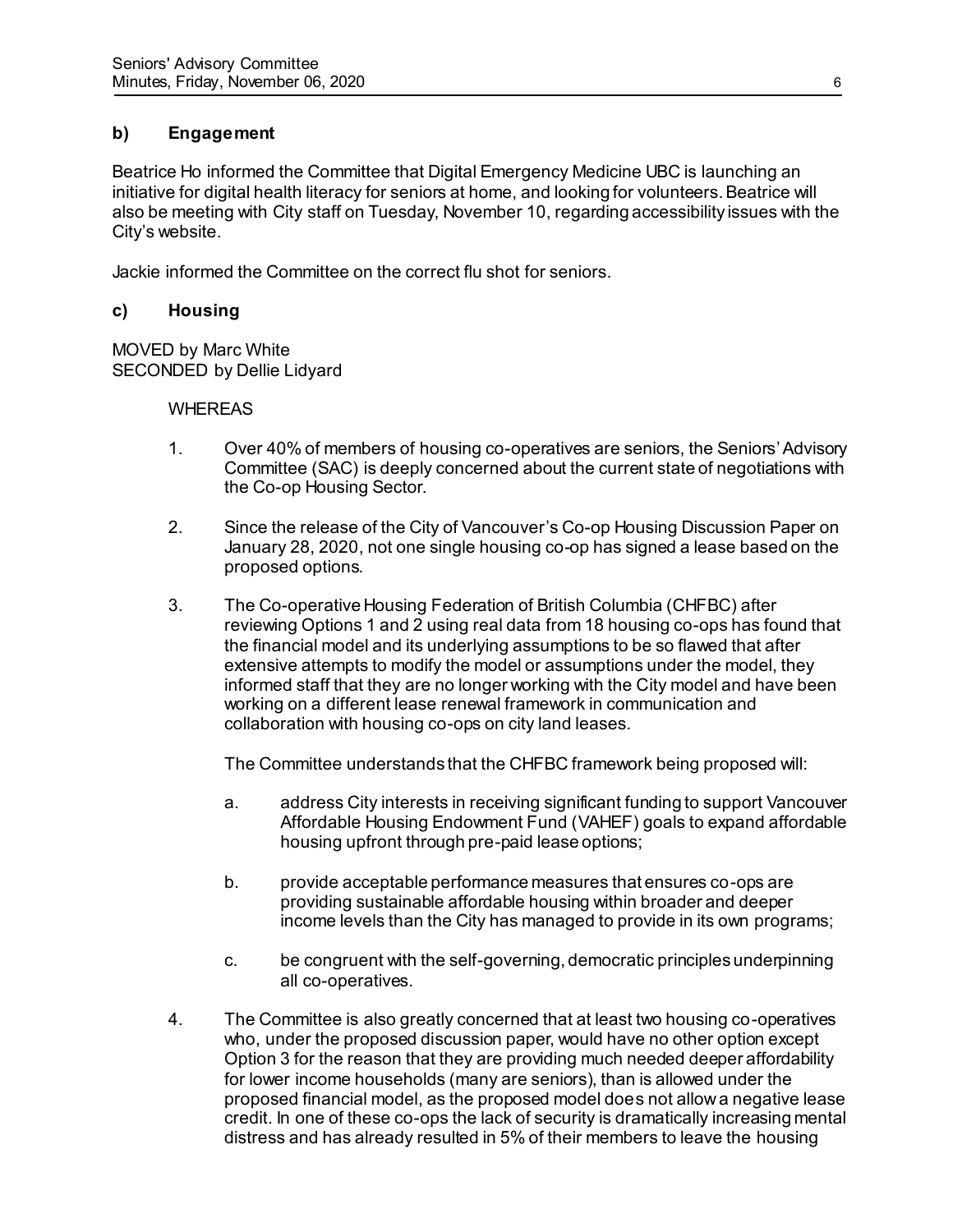co-op. This will continue to increase stress and financial hardship on a co-op where its members paid market value for their land, and also paid full cost of their buildings. The Committee believes Option 3 is a devastating option for seniors who have voluntarily created and sustained some of the most affordable housing in the city.

### THEFEFORE BE IT RESOLVED

- A. THAT the Seniors' Advisory Committee ask that Council guarantee "security of tenure" for short term co-ops by extending their current lease for a minimum of one year, without penalty or charge, as a gesture of goodwill to reduce mental distress. This will provide a greater opportunity both for both the Co-operative Housing Federation of British Columbia (CHFBC) and City staff to co-create an appropriate lease framework together based on the following viability measures; or, for CHFBC to be given the opportunity to append their proposal to the City staff lease proposal.
- B. THAT the Seniors' Advisory Committee recommend that Council direct City staff to consider the following guidelines for viability testing:
	- i. That staff work with CHFBC to test any new proposed lease framework with real co-op housing data which has been provided to CHFBC by housing co-ops for this purpose, and that the results of this review be shared with Council prior to Council making a decision on co-op leases;
	- ii. That the results of this modeling and testing be shared with financial institution(s) who concludes following their review, that the lease framework meets a level of acceptability and sustainability that the lender would consider making loans to housing co-ops to support pre-paid leases, and address remediation needs;
	- iii. That the lease framework preserves and sustains at a minimum the range and depth of affordability across current income bands currently being served; and
	- iv. That the lease framework is flexible recognizing that housing co-ops are based on different Canada Mortgage Housing Corporation (CMHC) programs and therefore, have different operational needs (e.g. some coops are self-subsidy, some co-ops receive subsidy which is time-limited to 2028, some of the co-ops who currently receive subsidy are investigating self-subsidy options to address the potential loss of future subsidy).

## CARRIED UNANIMOUSLY

MOVED by Donna Clarke SECONDED by Dale Lutes

> THAT the Seniors' Advisory Committee approve a letter be sent to the Council Liaisons to ask for a temporary, dedicated staff planner for seniors be assigned.

CARRIED UNANIMOUSLY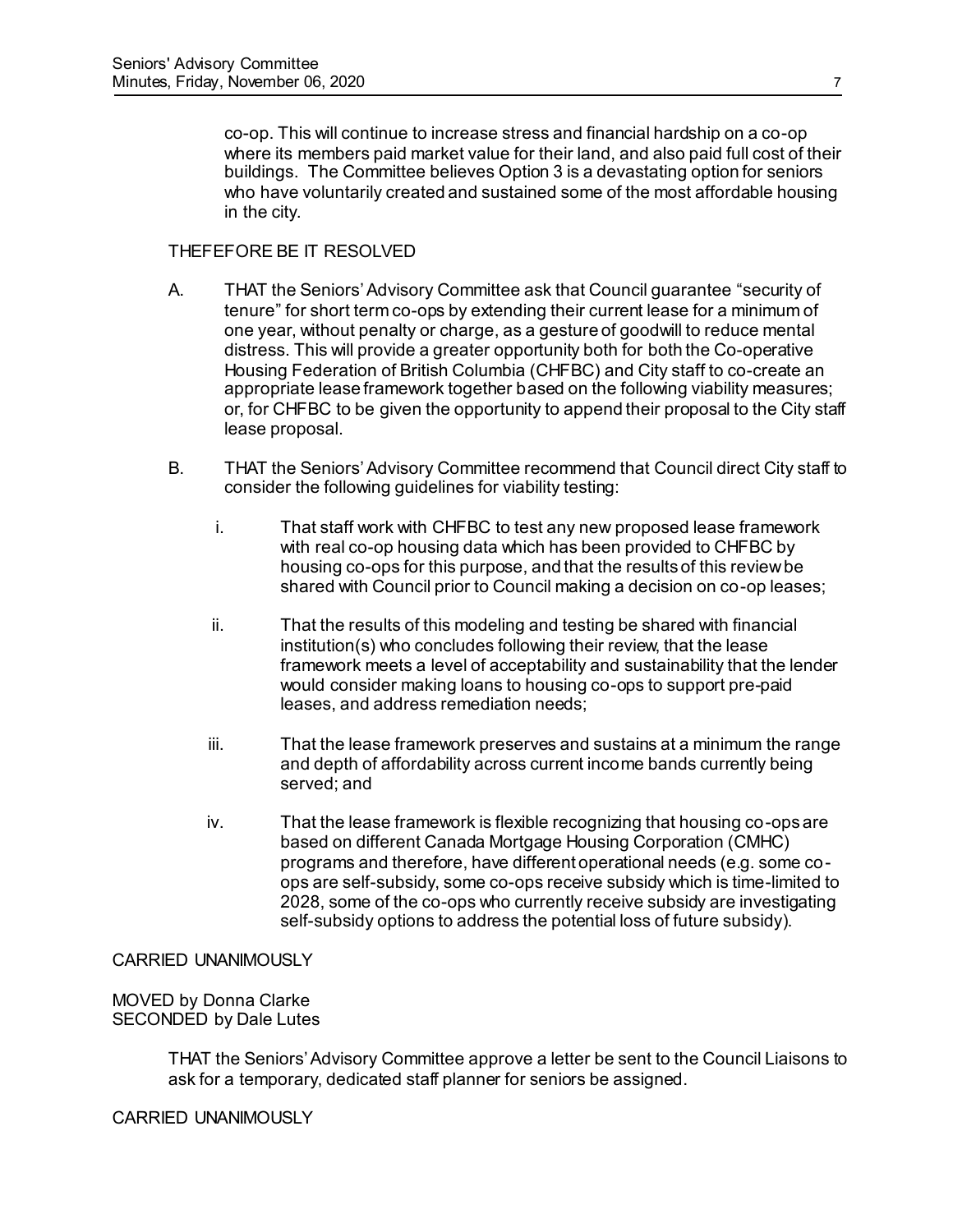## MOVED by Callie Wong SECONDED by Kala Singh

## WHEREAS

- 1. As stated in the City's Seniors' Advisory Committee 'Lack of Timely Elevator Repair/Replacement in Vancouver report, seniors and persons with disabilities in Vancouver have experienced lengthy delays due to malfunctioning elevator repair or replacement in their buildings. This poses an immediate danger to their health and safety.
- 2. Despite existing City bylaws, many residents have not been able to access timely recourse in such circumstances.
- 3. Accessibility is a human right issue for all vulnerable seniors and persons with disabilities.
- 4. Proactive measures that would maintain accessibility, in the event of elevator repair or replacement, would ensure residents can maintain their health, safety and quality of life through disruptions in elevator operations.

THEREFORE BE IT RESOLVED THAT the Seniors' Advisory Committee request that their Council Liaisons, Jean Swanson and Christine Boyle, ask Council to support a staff review of the Vancouver Building By-law and Standards of Maintenance. The express purpose of this review would be to ensure that housing operators; including but not limited to landlords, owners, strata councils, and co-ops, have realistic plans in place and the necessary tools to provide assistance to residents. Additionally, alternative means of access to all floors, including the basement of the building, must be provided in the cases of malfunctioning elevators and/or lengthy repairs or replacement.

CARRIED UNANIMOUSLY

# **d) Transportation and Mobility**

Dellie Lidyard provided an update on the Granville Island Castings parking lot and the Granville Bridge Connector and the Drake St. Improvements.

## **5. New Business**

The Chair informed the Committee of the January 8, 2021 deadline of the Report of Activities 2020.